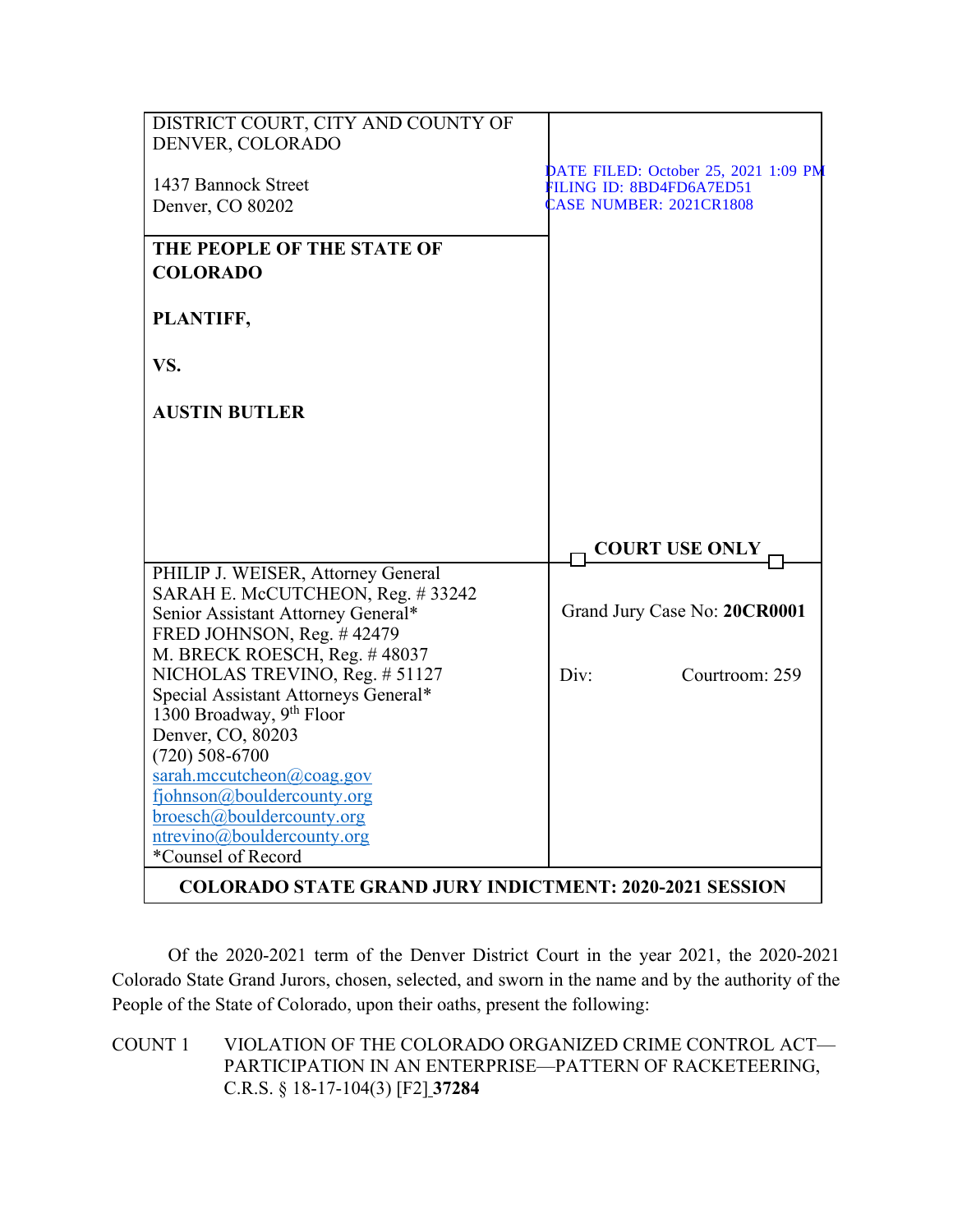- COUNT 2 VIOLATION OF THE COLORADO ORGANIZED CRIME CONTROL ACT— PARTICIPATION IN AN ENTERPRISE—CONSPIRACY, C.R.S. § 18-17- 104(4) [F2] **37285**
- COUNT 3 SECOND DEGREE CRIMINAL TRESPASS ENCLOSED/FENCED AREA, C.R.S. 18-4-503(1) (A) [M3] **09036**
- COUNT 4 ATTEMPTED AGGRAVATED MOTOR VEHICLE THEFT IN THE SECOND DEGREE - \$1,000-\$20,000, C.R.S. 18-4-409(4)(B); 18-2-101 [M1] **0804EA**
- COUNT 5 ATTEMPTED AGGRAVATED MOTOR VEHICLE THEFT IN THE SECOND DEGREE - \$1,000-\$20,000, C.R.S. 18-4-409(4)(B); 18-2-101 [M1] **0804EA**
- COUNT 6 AGGRAVATED MOTOR VEHICLE THEFT IN THE FIRST DEGREE, C.R.S. 18-4-409(2),(3)(A) [F4] **0804G**
- COUNT 7 ATTEMPTED SECOND DEGREE BURGLARY BUILDING, C.R.S. 18-4-203(1) [F5] **06031A**
- COUNT 8 SECOND DEGREE BURGLARY BUILDING, C.R.S. 18-4-203(1) [F4] **06031**
- COUNT 9 THEFT \$20,000 \$100,000, C.R.S. 18-4-401(1),(2)(H) [F4] **08A15**
- COUNT 10 CRIMINAL MISCHIEF \$5,000 \$20,000, C.R.S. 18-4-501(1),(4)(E) [F5] **0901K**
- COUNT 11 AGGRAVATED MOTOR VEHICLE THEFT IN THE FIRST DEGREE, C.R.S. 18-4-409(2),(3)(A) [F4] **0804G**
- COUNT 12 AGGRAVATED MOTOR VEHICLE THEFT IN THE FIRST DEGREE, C.R.S. 18-4-409(2),(3)(A) [F4] **0804G**
- COUNT 13 SECOND DEGREE BURGLARY BUILDING, C.R.S. 18-4-203(1) [F4] **06031**
- COUNT 14 THEFT \$20,000 \$100,000, C.R.S. 18-4-401(1),(2)(H) [F4] **08A15**
- COUNT 15 CRIMINAL MISCHIEF \$5,000 \$20,000, C.R.S. 18-4-501(1),(4)(E) [F5] **0901K**
- COUNT 16 SECOND DEGREE BURGLARY BUILDING, C.R.S. 18-4-203(1) [F4] **06031**
- COUNT 17 THEFT \$20,000 \$100,000, C.R.S. 18-4-401(1),(2)(H) [F4] **08A15**
- COUNT 18 AGGRAVATED MOTOR VEHICLE THEFT IN THE FIRST DEGREE, C.R.S. 18-4-409(2),(3)(A) [F4] **0804G**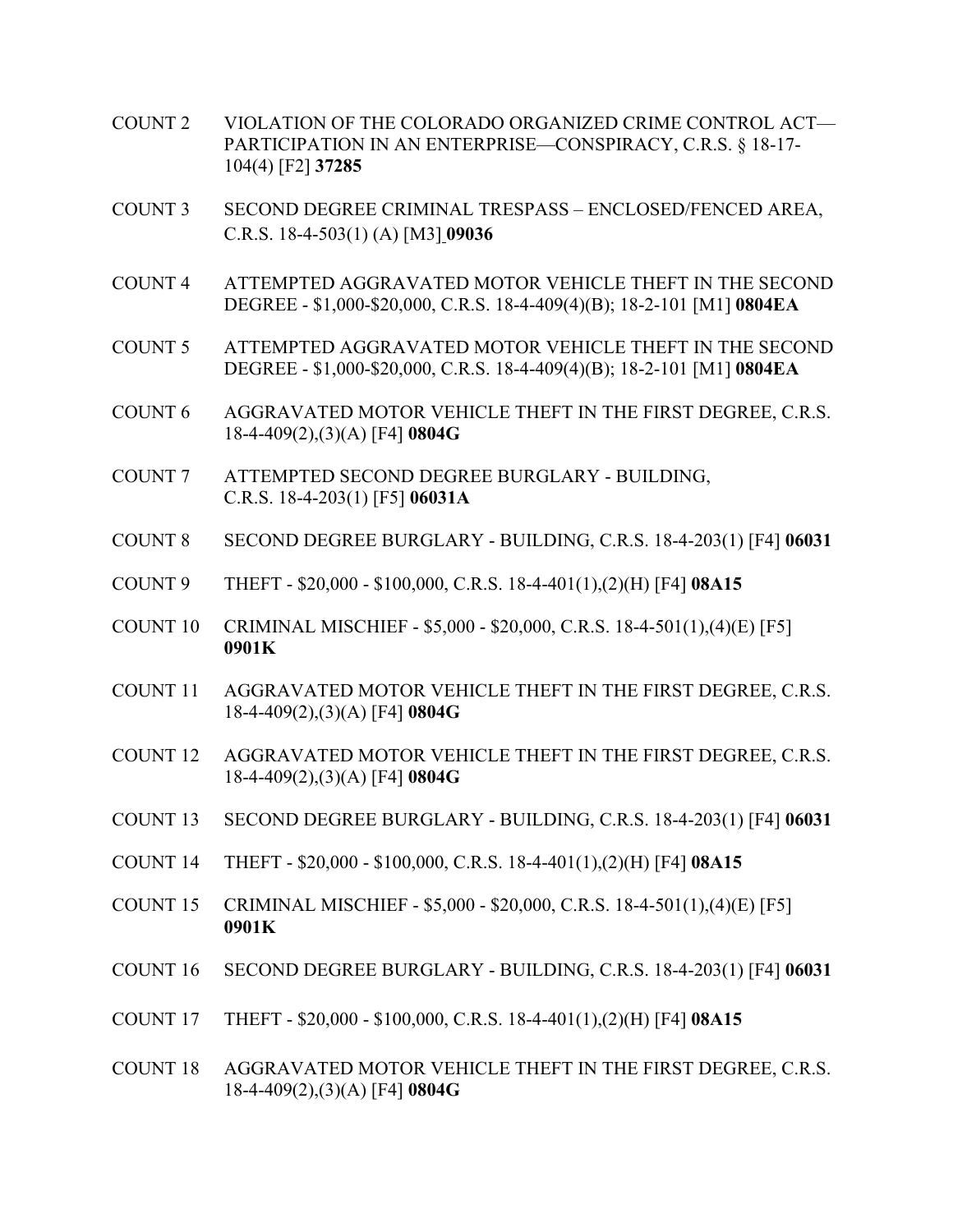- COUNT 19 .SECOND DEGREE BURGLARY BUILDING, C.R.S. 18-4-203(1) [F4] **06031**
- COUNT 20 CRIMINAL MISCHIEF \$1,000 \$5,000, C.R.S. 18-4-501(1),(4)(D) [F6] **0901J**
- COUNT 21 ATTEMPTED SECOND DEGREE BURGLARY BUILDING, C.R.S. 18-4- 203(1) [F5] **06031A**
- COUNT 22 CRIMINAL MISCHIEF \$1,000 \$5,000, C.R.S. 18-4-501(1),(4)(D) [F6] **0901J**
- COUNT 23 SECOND DEGREE BURGLARY BUILDING, C.R.S. 18-4-203(1) [F4] **06031**
- COUNT 24 CRIMINAL MISCHIEF \$1,000 \$5,000, C.R.S. 18-4-501(1),(4)(D) [F6] **0901J**
- COUNT 25 THEFT \$20,000 \$100,000, C.R.S. 18-4-401(1),(2)(H) [F4] **08A15**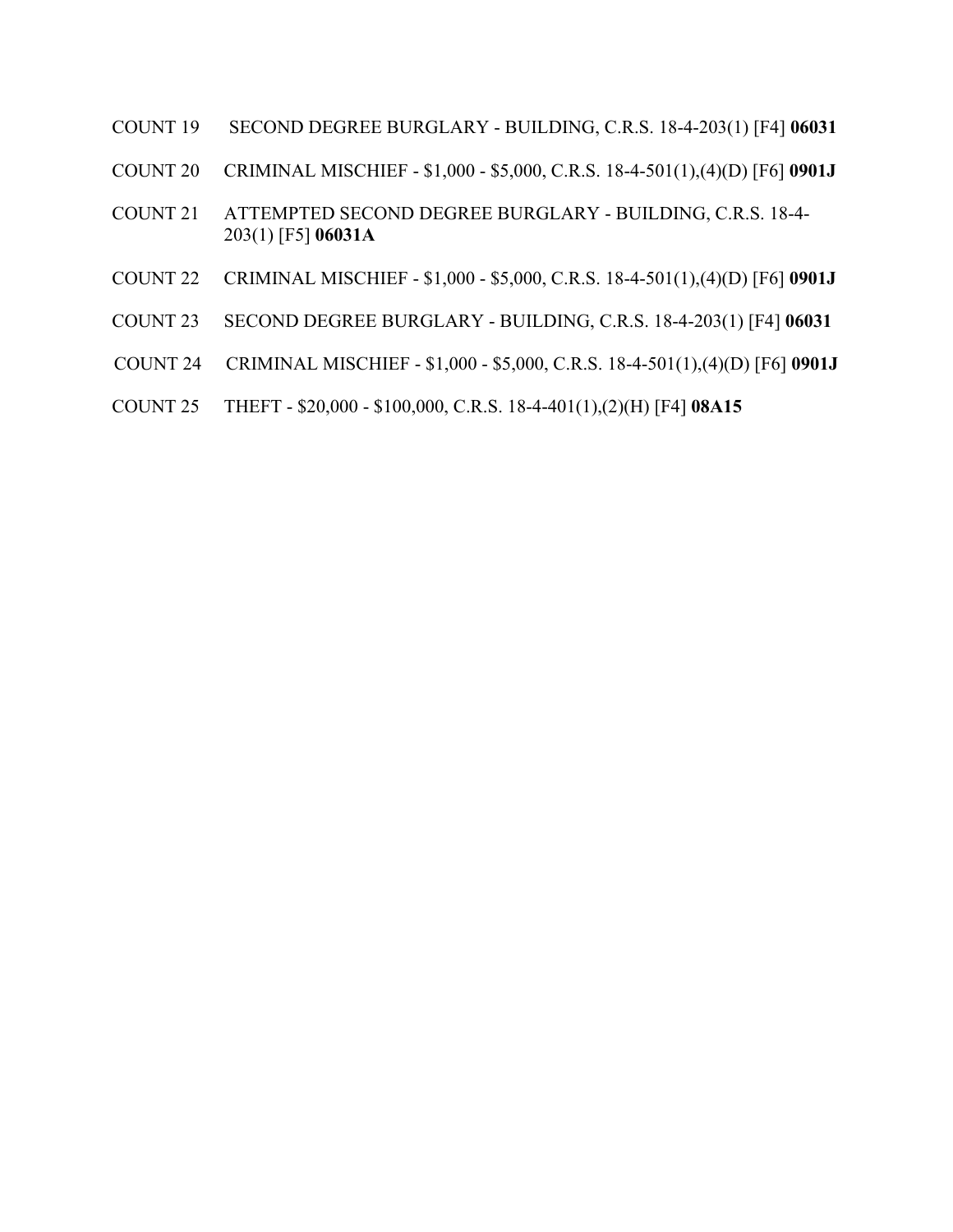#### **COUNT ONE**

## VIOLATION OF THE COLORADO ORGANIZED CRIME CONTROL ACT— PARTICIPATION IN AN ENTERPRISE—PATTERN OF RACKETEERING, C.R.S. § 18-17- 104(3) [F2] **37284**

Between and including November 17, 2019 and June 10, 2020, in the State of Colorado, **Austin Butler**, while employed by or associated with an enterprise as defined by § 18-17-103(2), C.R.S., as amended, namely: a group of individuals associated in fact, although not a legal entity, unlawfully, feloniously, and knowingly conducted or participated, directly or indirectly, in the enterprise through a pattern of racketeering activity; in violation of sections 18-17-104(3) and 18- 17-105, C.R.S.

### **COUNT TWO** VIOLATION OF THE COLORADO ORGANIZED CRIME CONTROL ACT— PARTICIPATION IN AN ENTERPRISE—CONSPIRACY, C.R.S. § 18-17-104(4) [F2] **37285**

Between and including November 17, 2019 and June 10, 2020, in the State of Colorado, **Austin Butler**, did unlawfully, feloniously, and knowingly conspire or endeavor to conduct and participate, directly or indirectly, in an enterprise, through a pattern of racketeering activity; in violation of section 18-17-104(4) and 18-17-104(3), C.R.S.

The offenses alleged in Count One and Count One Two were committed in the following manner:

### **THE ENTERPRISE**

The Enterprise alleged in Counts One and Two was a group of individuals, associated in fact although not a legal entity. The individuals in this group include, but are not limited to the following: Maurice Leday, Austin Butler, Jason Quijada, Pedro Camarena Ontiveros, and other persons known, including but not limited to those indicted, or as yet unknown.

The above-named individuals were involved from time to time in racketeering activity described herein that was related to the conduct of the Enterprise. The conduct of the Enterprise was to illegally burglarize bicycle stores across the Front Range in order to steal high-end mountain bikes. These burglaries were typically accomplished between the hours of midnight and 6:00 a.m. After organizing a particular burglary via Facebook messenger, approximately two to four suspects in gloves and masks gained access to a particular business by using a rock to break a window or by breaching the business with a vehicle. The box truck or vans used in the commission of these burglaries were typically stolen a few hours prior. Upon entry, the suspects targeted high-end mountain bicycles, included carbon fiber bicycles. They did not steal more valuable road bicycles, cash, safes or other merchandise from the stores. The bicycles were then taken to a specific location, and given to a fence who then arranged for the bicycles to be transported for sale out of state, and possibly out of the country. The proceeds were then distributed amongst those involved, who then used the proceeds to rent hotel rooms and purchase alcohol. On occasion, bicycles were not moved to the fence and were instead offered for sale by the thieves themselves.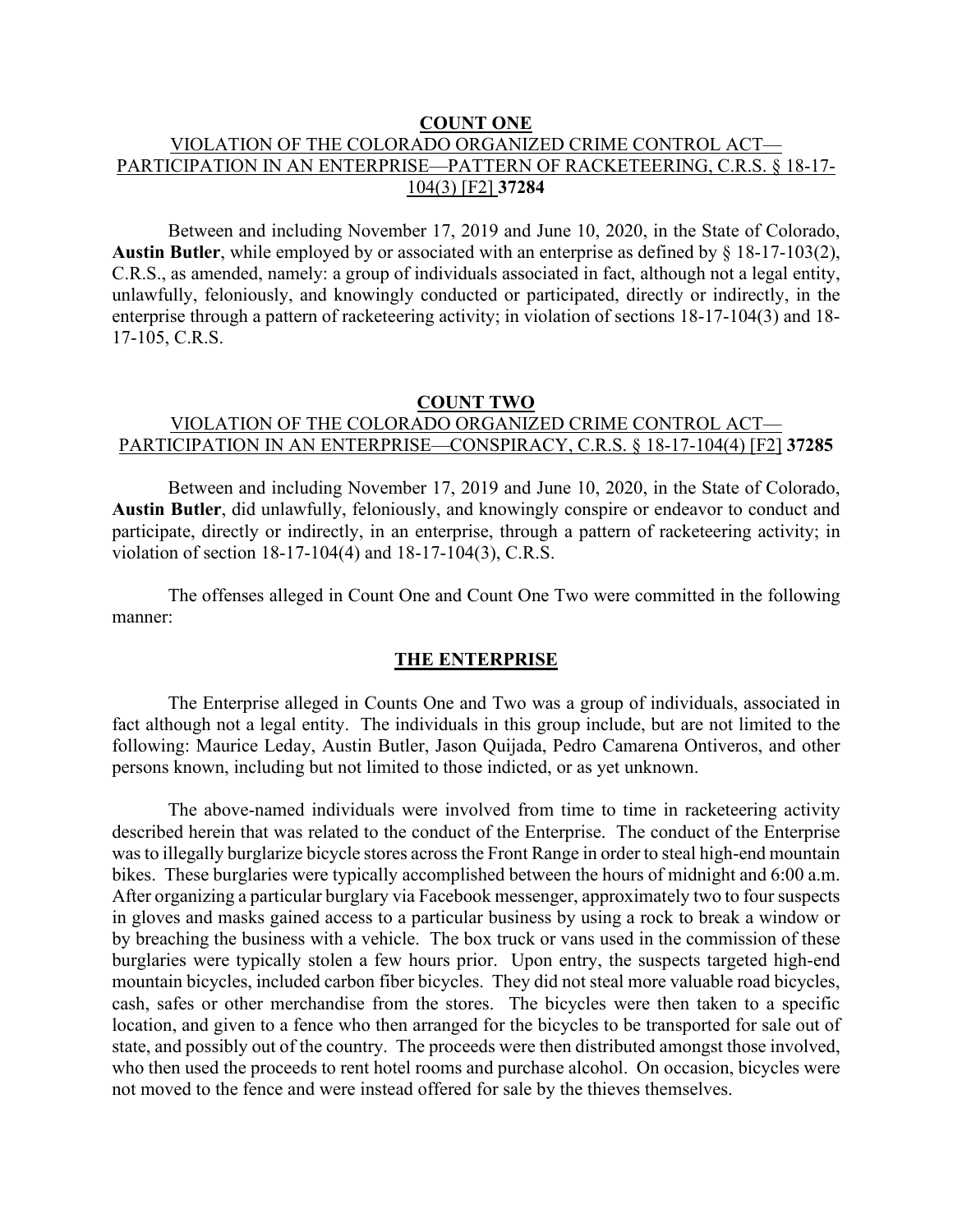Members of the Enterprise had specified roles and responsibilities Butler recruited burglary participants in the days leading up to each burglary. Often, these participants were friends and acquaintances of his. This was usually done by using Facebook messenger. Once a burglary crew was assembled, one or more of the participants would steal a vehicle, which was then used to surveil the chosen bike shop and commit the burglary.

The distribution chain amongst these individuals has operated repeatedly and supplied lower level thieves within the Enterprise. The Enterprise served as a source of income for the participants. The Enterprise operated between September and December, 2019.

## **PATTERN OF RACKETEERING ACTIVITY**

Maurice Leday, Kevin Acosta-Larkin, Austin Butler, Adrian Rocha-Chairez, Salvador Mena-Barreno, and others known and unknown to the Grand Jury, directly and in concert, engaged in, attempted to engage in, conspired to engage in, or solicited another to engage in at least two predicate acts, including any lesser offenses, related to the conduct of the enterprise, with at least one of which took place in the State of Colorado after July 1, 1981 and the last of the acts of racketeering activity occurring within ten years after a prior act of racketeering activity and include:

Aggravated Motor Vehicle Theft, § 18-4-409 Second Degree Burglary, § 18-4-203 Theft, § 18-4-401 Criminal Mischief, § 18-4-501

#### **RACKETEERING ACTIVITY**

The acts of racketeering activity that the above-named persons committed, attempted to commit, conspired to commit, or solicited, coerced, or intimidated another person to commit, consist of the following predicate acts, all identified as counts listed below, including any lesser included offenses: Count Four through Count Twenty Five are alleged as predicate acts for Counts One and Two. In addition, the offenses alleged in Counts One and Two were committed in the manner described immediately below and described in the factual summaries in support of the following counts, incorporated by reference.

# **COUNT THREE (Series 1, Mojo Wheels)** SECOND DEGREE CRIMINAL TRESPASS – ENCLOSED/FENCED AREA, C.R.S. 18-4-503(1) (A) [M3] **09036**

On or about September 7, 2019, in the State of Colorado, **Austin Butler** unlawfully entered or remained in or upon the premises of Denver Public Schools, located at 2320 W. 4<sup>th</sup> Ave., City and County of Denver, which were enclosed in a manner designed to exclude intruders or were fenced; in violation of section  $18-4-503(1)(a)$ , C.R.S.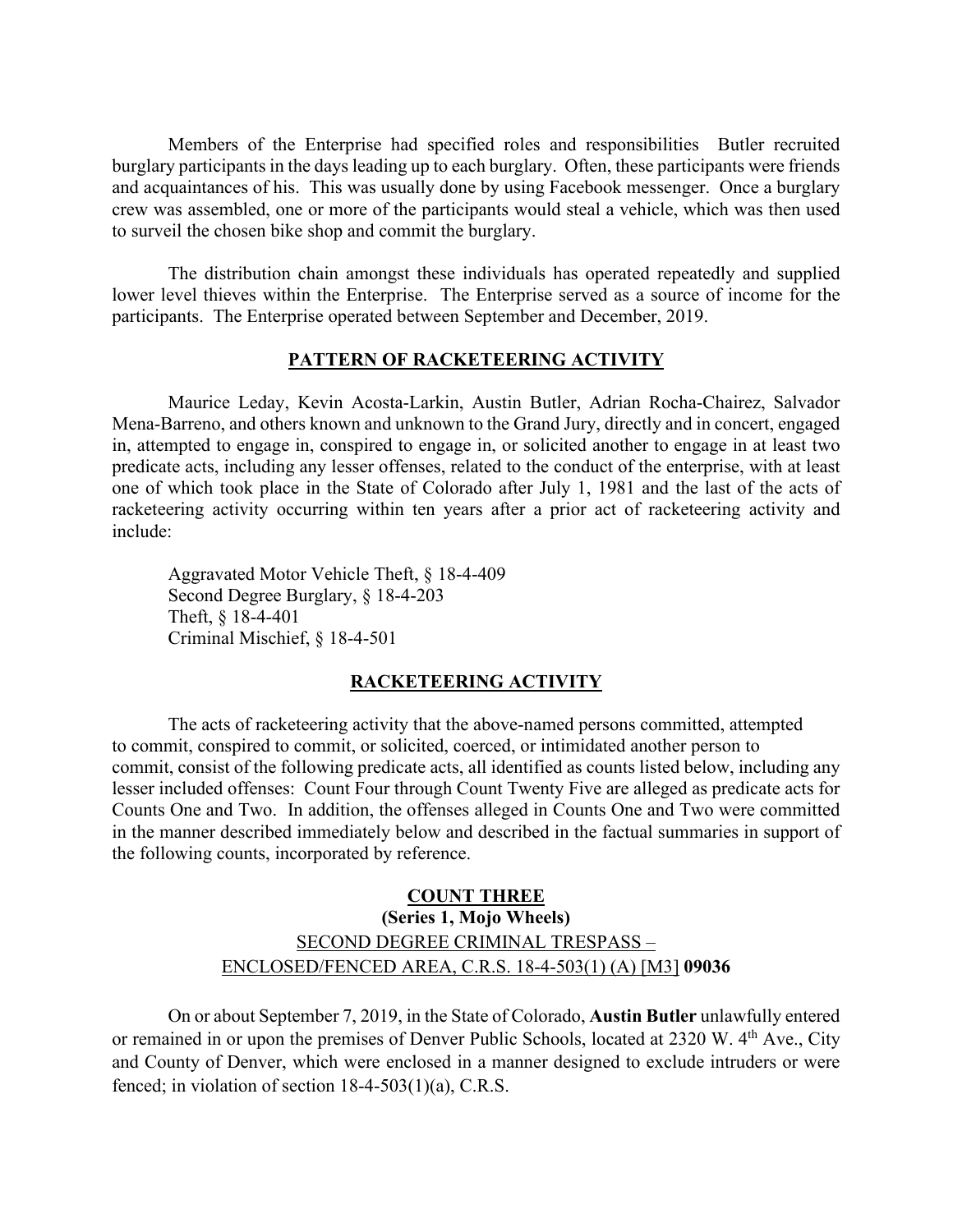## **COUNT FOUR (Series 1, Mojo Wheels)** ATTEMPTED AGGRAVATED MOTOR VEHICLE THEFT IN THE SECOND DEGREE - \$1,000-\$20,000, C.R.S. 18-4-409(4)(B); 18-2-101 [M1] **0804EA**

On or about September 7, 2019, in the State of Colorado, **Austin Butler**, by engaging in conduct constituting a substantial step toward the commission of Aggravated Motor Vehicle Theft in the Second Degree, **Austin Butler** unlawfully, feloniously, and knowingly attempted to obtain or exercise control over the motor vehicle of Denver Public Schools, without authorization or by threat or deception, and the value of the motor vehicle[s] was one thousand dollars or more but less than twenty thousand dollars; in violation of section18-4-409(4)(b), C.R.S. and 18-2-101, C.R.S.

#### **COUNT FIVE**

#### **(Series 1, Mojo Wheels)**

## ATTEMPTED AGGRAVATED MOTOR VEHICLE THEFT IN THE SECOND DEGREE - \$1,000-\$20,000, C.R.S. 18-4-409(4)(B); 18-2-101 [M1] **0804EA**

On or about September 7, 2019, in the State of Colorado, **Austin Butler**, by engaging in conduct constituting a substantial step toward the commission of Aggravated Motor Vehicle Theft in the Second Degree, **Austin Butler** unlawfully, feloniously, and knowingly attempted to obtain or exercise control over the motor vehicle of Denver Public Schools, without authorization or by threat or deception, and the value of the motor vehicle[s] was one thousand dollars or more but less than twenty thousand dollars; in violation of sections 18-4-409(4)(b), C.R.S. and 18-2-101, C.R.S.

#### **COUNT SIX**

### **(Series 1, Mojo Wheels)** AGGRAVATED MOTOR VEHICLE THEFT IN THE FIRST DEGREE, C.R.S. 18-4- 409(2),(3)(A) [F4] **0804G**

On or about September 7, 2019, in the State of Colorado, **Austin Butler** unlawfully, feloniously, and knowingly obtained or exercised control over the motor vehicle of Denver Public Schools, without authorization, or by threat or deception, and used the motor vehicle in the commission of the crimes of Burglary and Theft as set forth in sections 18-4-203 and 18-4-401, C.R.S., and/or caused five hundred dollars or more property damage, including but not limited to property damage to the motor vehicle involved, in the course of obtaining control over or in the exercise of control of the motor vehicle, and the value of the motor vehicle was less than twenty thousand dollars; in violation of section 18-4-409(2),(3)(a), C.R.S.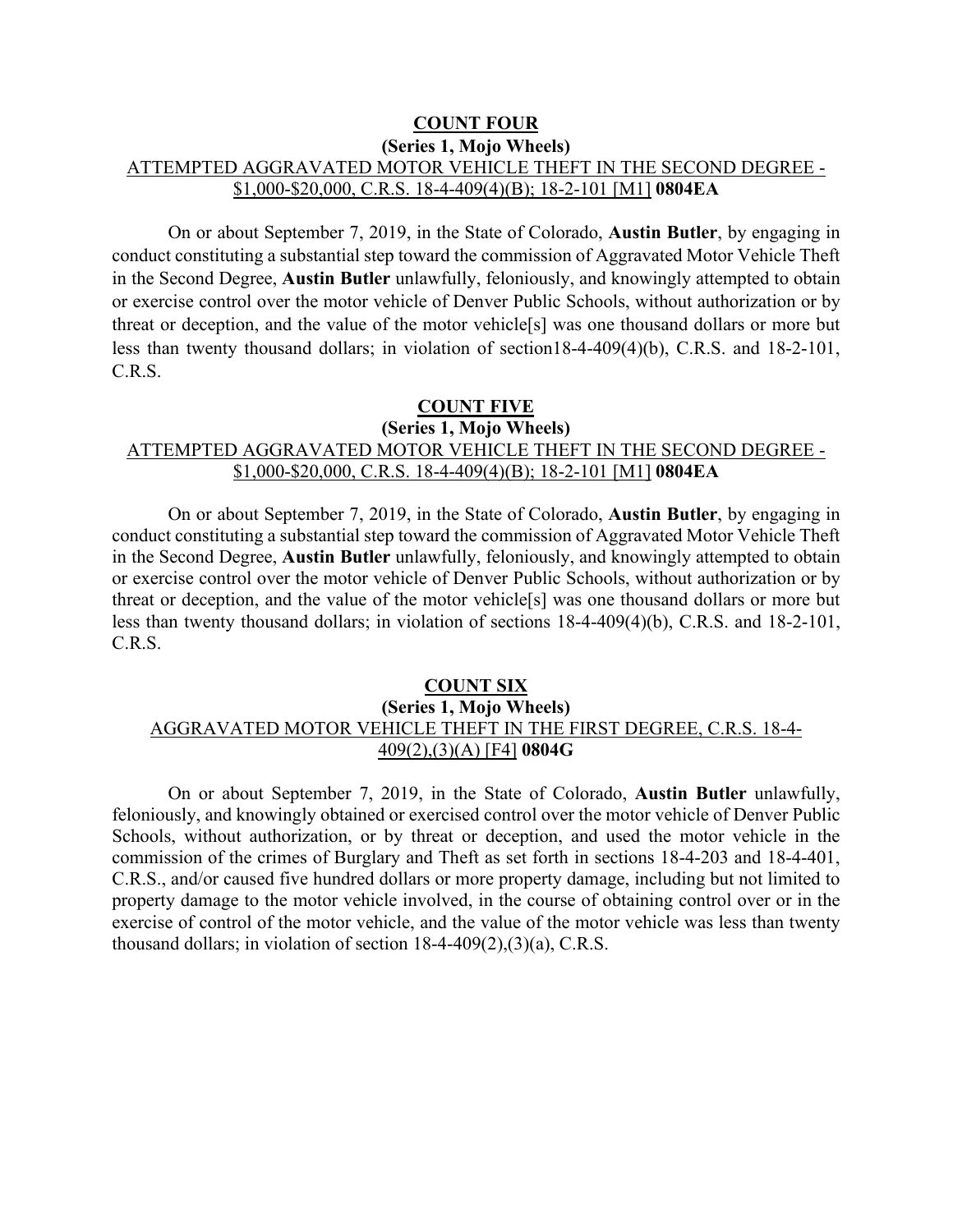### **COUNT SEVEN (Series 1, Mojo Wheels)** ATTEMPTED SECOND DEGREE BURGLARY - BUILDING, C.R.S. 18-4-203(1) [F5] **06031A**

On or about September 7, 2019, in the State of Colorado, **Austin Butler**, by engaging in conduct constituting a substantial step toward the commission of Second Degree Burglary, Austin Butler unlawfully, feloniously, and knowingly attempted to break an entrance into, enter, or remain unlawfully after a lawful or unlawful entry in the building or occupied structure of Denver Public Schools, located at 2320 W. 4<sup>th</sup> Ave., City and County of Denver with the intent to commit therein the crime of Theft and/or Motor Vehicle Theft; in violation of section 18-4-203(1), C.R.S. and 18- 2-101, C.R.S.

## **COUNT EIGHT (Series 1, Mojo Wheels)** SECOND DEGREE BURGLARY - BUILDING, C.R.S. 18-4-203(1) [F4] **06031**

On or about September 7, 2019, in the State of Colorado Austin Butler unlawfully, feloniously, and knowingly broke an entrance into, entered, or remained unlawfully after a lawful or unlawful entry in the building or occupied structure of Mojo Wheels, located at 5790 Dartmouth Ave., City and County of Denver, with the intent to commit therein the crime of Theft; in violation of section 18-4-203(1), C.R.S.

### **COUNT NINE (Series 1, Mojo Wheels)** THEFT - \$20,000 - \$100,000, C.R.S. 18-4-401(1),(2)(H) [F4] **08A15**

On or about September 7, 2019, in the State of Colorado **Austin Butler** unlawfully, feloniously, and knowingly, without authorization or by threat or deception, obtained, retained, or exercised control over; or knowing or believing it to have been stolen, received, loaned money by pawn or pledge on, or disposed of, a thing of value, namely: bicycles of Mojo Wheels with the value of twenty thousand dollars or more but less than one hundred thousand dollars, and intended to deprive Mojo Wheels permanently of their use or benefit; in violation of section  $18-4-401(1)(a)$ ,  $(2)(h)$ , C.R.S.

#### **COUNT TEN (Series 1, Mojo Wheels)** CRIMINAL MISCHIEF - \$5,000 - \$20,000, C.R.S. 18-4-501(1),(4)(E) [F5] **0901K**

On or about September 7, 2019, in the State of Colorado **Austin Butler**, in the course of a single criminal episode, unlawfully, feloniously, and knowingly damaged the real or personal property of Mojo Wheels, the aggregate damage being five thousand dollars or more but less than twenty thousand dollars; in violation of section 18-4-501(1),(4)(e), C.R.S.

The offenses committed in Count Three through Count Ten were committed in the following manner.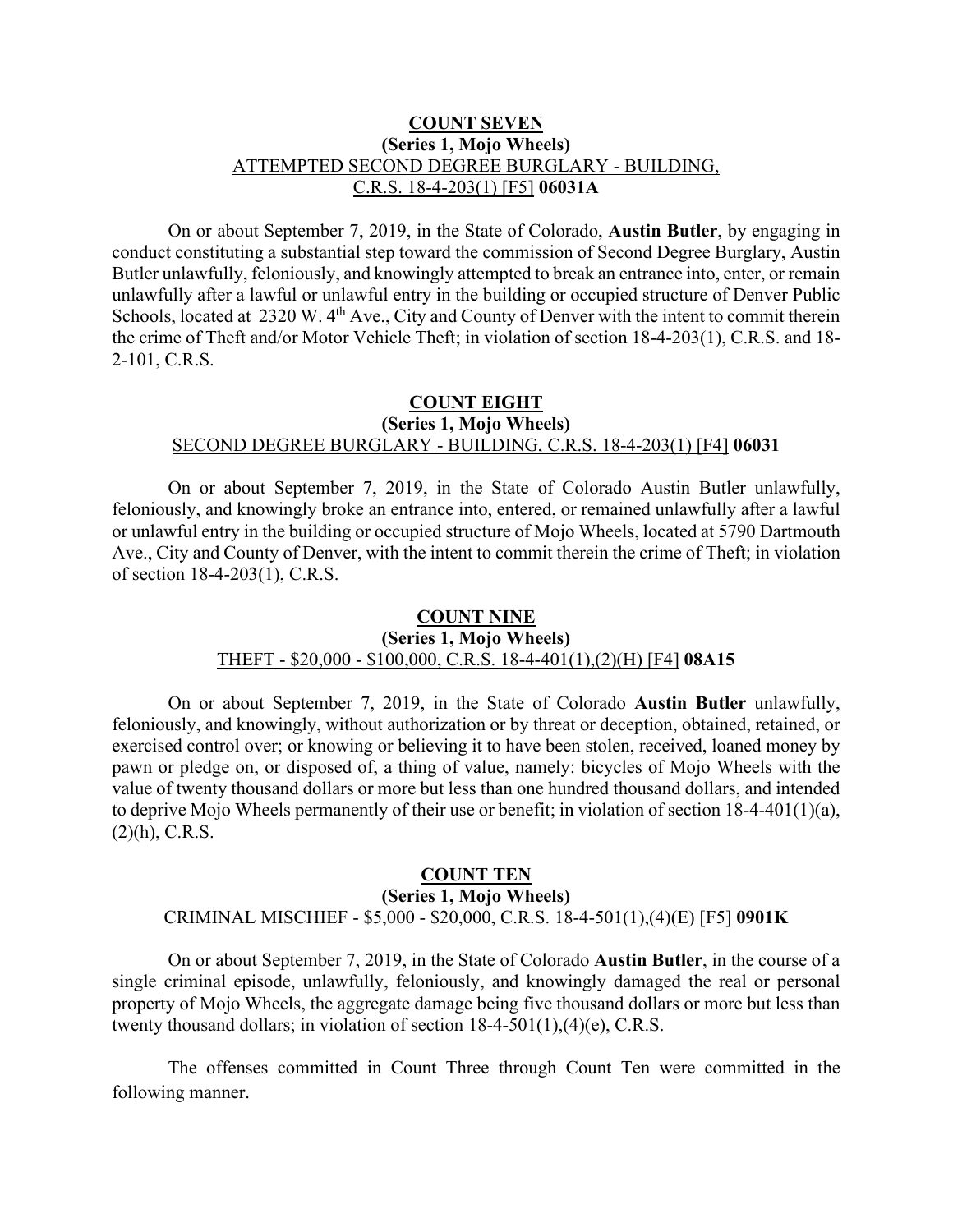On or about September 7, 2019, multiple suspects entered the fenced or enclosed area and parking lot of Denver Public Schools located at 2320 W. 4<sup>th</sup> Avenue, City and County of Denver. While at that location, the suspects attempted to steal a white 1997 Ford E350 van, Colorado license plate 652 DHS, VIN 1FTJE34L1VHA2692, valued at \$2,667, causing \$321 worth of damage to the vehicle in the process. The suspects also attempted to steal a second white 1998 Ford E250 van, Colorado license plate 967 DHS, VIN 1FTNE24L7WHB99646, valued at \$2,500, causing \$123 worth of damage to the vehicle in the process. The suspects were successful in stealing a white 1998 Ford E250 van, Colorado license plate 254 FOB, VIN 1FTNE24L5WHA73690, valued at \$2,500. All three vehicles belonged to Denver Public Schools. Also while at that location, suspects attempted to gain access the physical building by drilling a door lock, but were ultimately unsuccessful.

Later on that same date, suspects used the stolen Denver Public Schools van with license plate 254 FOB to gain access to the Mojo Wheels bicycle shop located at 5790 Darmouth Avenue, City and County of Denver, causing approximately \$4,500 damage to the van. The suspects crashed the van through the front door of that business, and thereafter entered the business. The suspects removed six bicycles from the business valued at \$30,000. The suspects caused extensive damage to the front door, windows and walls of the business, with repairs valued at \$20,000. Thereafter, the Denver Public Schools was recovered in the parking lot of 424 North Lipan, City and County of Denver; however, no suspects or stolen property was located inside the van at that time. During an interview with investigators in December, 2019, Austin Butler admitted to being involved in the burglary of Mojo Wheels. (*See* Exhibit 1, Slides 9-10; Exhibit 2, Slides 1-7; Grand Jury Testimony December 10, 2020, pages 47-53.)

## **COUNT ELEVEN (Series 2, The Sports Garage)** AGGRAVATED MOTOR VEHICLE THEFT IN THE FIRST DEGREE, C.R.S. 18-4- 409(2),(3)(A) [F4] **0804G**

Between and including October 1 and 2, 2019, in the State of Colorado, **Austin Butler** unlawfully, feloniously, and knowingly obtained or exercised control over the motor vehicle of Hector Flores Aguilera, without authorization, or by threat or deception, and caused five hundred dollars or more property damage, including but not limited to property damage to the motor vehicle involved, in the course of obtaining control over or in the exercise of control of the motor vehicle, and the value of the motor vehicle was less than twenty thousand dollars; in violation of section  $18-4-409(2),(3)(a)$ , C.R.S.

## **COUNT TWELVE (Series 2, The Sports Garage)** AGGRAVATED MOTOR VEHICLE THEFT IN THE FIRST DEGREE, C.R.S. 18-4- 409(2),(3)(A) [F4] **0804G**

Between and including October 1 and 21, 2019, in the State of Colorado, **Austin Butler** unlawfully, feloniously, and knowingly obtained or exercised control over the motor vehicle of Storage ETC, without authorization, or by threat or deception, and used the motor vehicle in the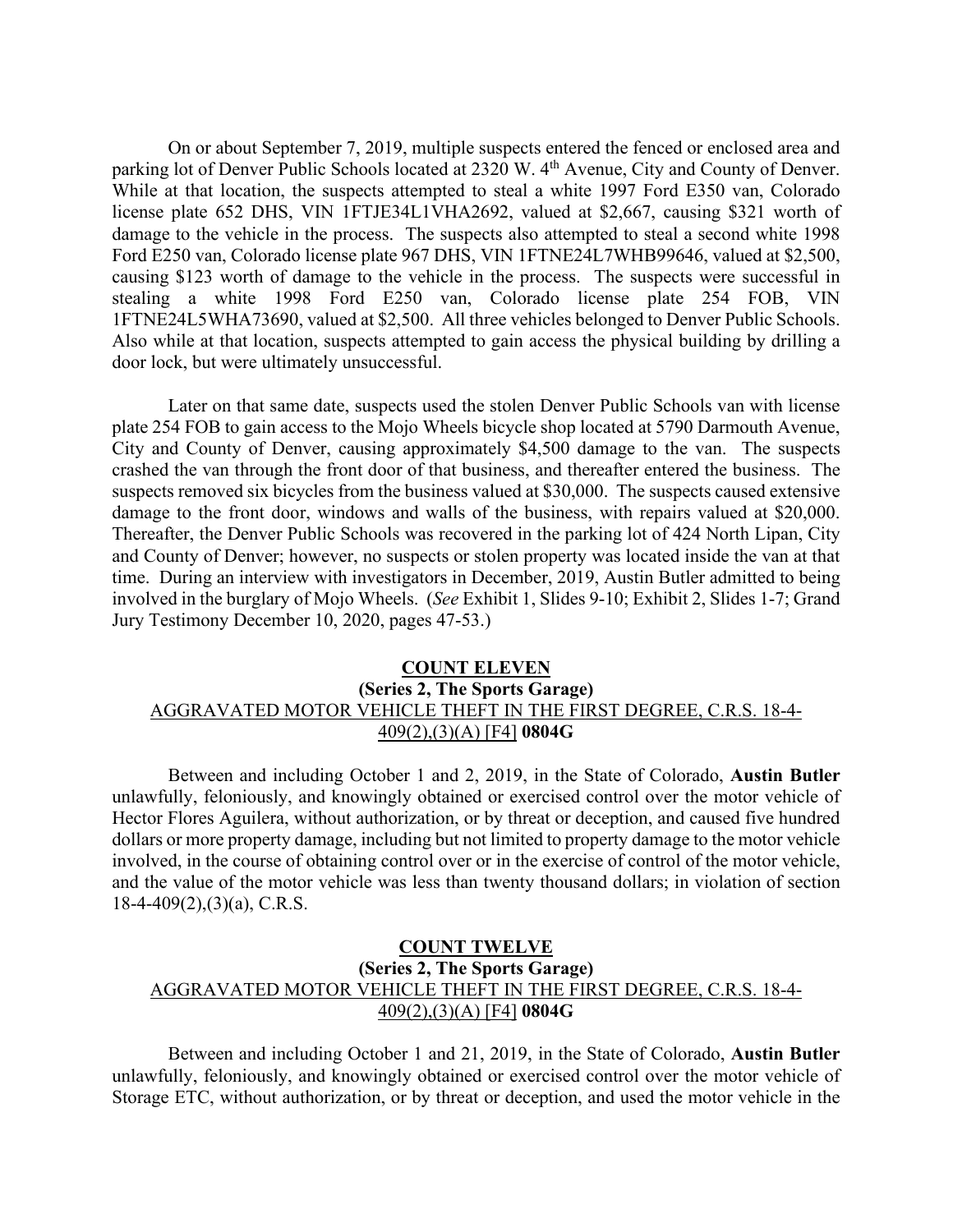commission of the crimes of Burglary and Theft as set forth in sections 18-4-203 and 18-4-401, C.R.S., and/or caused five hundred dollars or more property damage, including but not limited to property damage to the motor vehicle involved, in the course of obtaining control over or in the exercise of control of the motor vehicle, and the value of the motor vehicle was less than twenty thousand dollars; in violation of section 18-4-409(2),(3)(a), C.R.S.

#### **COUNT THIRTEEN (Series 2, The Sports Garage)** SECOND DEGREE BURGLARY - BUILDING, C.R.S. 18-4-203(1) [F4] **06031**

On or about October 3, 2019, in the State of Colorado Austin Butler unlawfully, feloniously, and knowingly broke an entrance into, entered, or remained unlawfully after a lawful or unlawful entry in the building or occupied structure of The Sports Garage, located at 2705 Spruce Street, City and County of Boulder, with the intent to commit therein the crime of Theft; in violation of section 18-4-203(1), C.R.S.

### **COUNT FOURTEEN (Series 2, The Sports Garage)** THEFT - \$20,000 - \$100,000, C.R.S. 18-4-401(1),(2)(H) [F4] **08A15**

On or about October 3, 2019, in the State of Colorado Austin Butler unlawfully, feloniously, and knowingly, without authorization or by threat or deception, obtained, retained, or exercised control over; or knowing or believing it to have been stolen, received, loaned money by pawn or pledge on, or disposed of, a thing of value, namely: bicycles of The Sports Garage with the value of twenty thousand dollars or more but less than one hundred thousand dollars, and intended to deprive The Sports Garage permanently of their use or benefit; in violation of section  $18-4-401(1)(a)$ ,  $(2)(h)$ , C.R.S.

### **COUNT FIFTEEN (Series 2, The Sports Garage)** CRIMINAL MISCHIEF - \$5,000 - \$20,000, C.R.S. 18-4-501(1),(4)(E) [F5] **0901K**

On or about October 3, 2019, **Austin Butler**, in the course of a single criminal episode, unlawfully, feloniously, and knowingly damaged the real or personal property of The Sports Garage, the aggregate damage being five thousand dollars or more but less than twenty thousand dollars; in violation of section  $18-4-501(1)$ , (4)(e), C.R.S.

The offenses committed in Count Eleven through Count Fifteen were committed in the following manner.

On October 2, 2019, law enforcement officers recovered a white 2006 Ford box truck, Colorado license plate 709 RQH, VIN 1FDWE35L06DA17488, at 2425 Forest Avenue, City and County of Boulder. The truck was left running and unattended. Subsequent investigation determined that the truck belonged to Hector Flores Aguilera, was valued at \$15,000, and had been stolen earlier from 315 North Stuart Street, City and County of Denver, sometime between October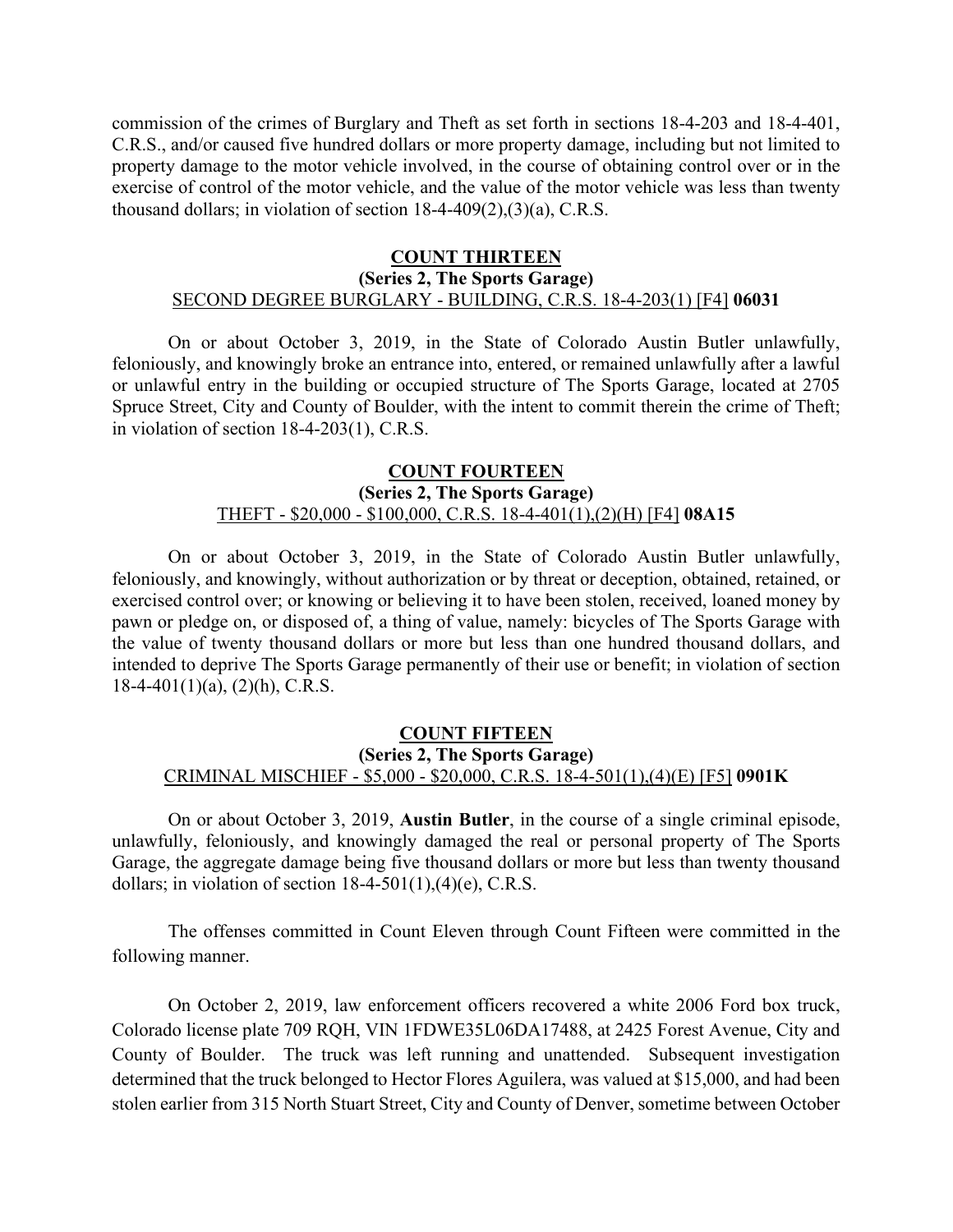1 and October 2, 2019. The investigation also determined \$760 worth of damage had been caused to the Aguilera truck. On October 2, 2019, a City of Boulder traffic signal camera captured the Aguilera truck traveling through a red light. Thereafter, officers identified the driver of Aguilera's truck depicted in the photo at the time of the violation as Austin Butler. During an interview with investigators in December, 2019, Austin Butler admitted to being involved in the theft of this vehicle.

On October 3, 2019, a 2003 Ford truck, Colorado license plate 548 TRI, VIN 1FDWE35L53HA44495, valued at \$5,713, and belonging to Storage ETC, was stolen from 8390 Church Ranch Boulevard, City of Westminster, Jefferson County. Thereafter, this truck was used to force entry into The Sports Garage bicycle shop located 2705 Sprue Street, City and County of Boulder. Suspects crashed the truck through a ground level garage door, causing over \$5,000 worth of damage to the truck. Suspects then entered the business and removed thirteen bicycles belonging to the business, valued at \$60,743. The suspects caused an estimated \$58,000 in damage to the physical building of the The Sports Garage and merchandise located inside. On that date, a City of Boulder traffic signal camera captured the Storage ETC truck traveling through a red light. Officers subsequently reviewed Facebook Messenger messages of Austin Butler and Jason Quijada that indicated Jason Quijada was involved in this incident. The Storage ETC truck was recovered on October 21, 2019 at 679 Galapago, City and County of Denver. During an interview with investigators in December, 2019, Austin Butler admitted to being involved in the burglary of The Sports Garage and the theft of the truck from Westminster. (*See* Exhibit 1, Slide 3, 11-12; Exhibit 2, Slides 1-7; Grand Jury Testimony December 10, 2020, pages 53-60.)

#### **COUNT SIXTEEN (Series 3, Giant Cycling World)** SECOND DEGREE BURGLARY - BUILDING, C.R.S. 18-4-203(1) [F4] **06031**

On or about November 17, 2019, in the State of Colorado **Austin Butler** unlawfully, feloniously, and knowingly broke an entrance into, entered, or remained unlawfully after a lawful or unlawful entry in the building or occupied structure of The Giant Cycling World, located at 12201 E. Arapahoe Road, City of Centennial, Arapahoe County, with the intent to commit therein the crime of Theft; in violation of section 18-4-203(1), C.R.S.

# **COUNT SEVENTEEN (Series 3, Giant Cycling World)** THEFT - \$20,000 - \$100,000, C.R.S. 18-4-401(1),(2)(H) [F4] **08A15**

On or about November 17, 2019, in the State of Colorado **Austin Butler** unlawfully, feloniously, and knowingly, without authorization or by threat or deception, obtained, retained, or exercised control over; or knowing or believing it to have been stolen, received, loaned money by pawn or pledge on, or disposed of, a thing of value, namely: bicycles and apparel of The Giant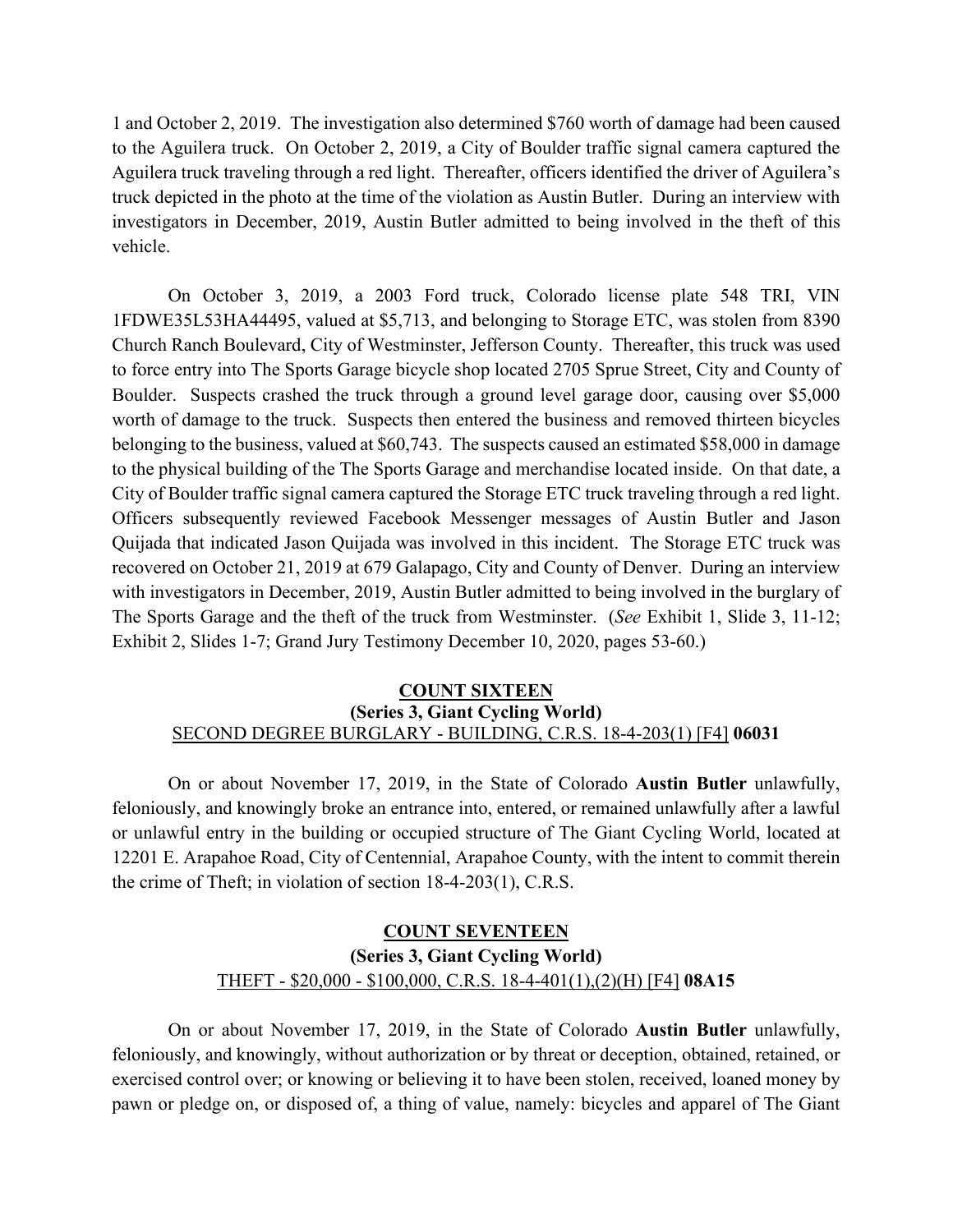Cycling World with the value of twenty thousand dollars or more but less than one hundred thousand dollars, and intended to deprive The Giant Cycling World permanently of their use or benefit; in violation of section  $18-4-401(1)(a)$ ,  $(2)(h)$ , C.R.S.

The offenses committed in Count Sixteen through Count Seventeen were committed in the following manner.

On November 17, 2019, the Giant Cycling World located at 12201 E. Arapahoe Road, City of Centennial, Arapahoe County, was burglarized. Suspects forced entry to the business by breaking windows with landscaping rocks. Thereafter, suspects removed twelve bicycles from the business, valued at \$41,279, and apparel, valued at \$158. The forcible entry caused approximately \$775 damage to the physical building and other merchandise of the business.

Prior to and after the burglary, Austin Butler and Maurice Leday communicated via Facebook Messenger for the purpose of planning and committing the burglary, as well as receiving proceeds from the burglary. During an interview with investigators in December, 2019, Austin Butler admitted to being involved in this burglary of The Giant Cycling World. (*See* Exhibit 1, Slides 14-15; Exhibit 2, Slides 1-7; Exhibit 4, Slides 1-9; Grand Jury Testimony July 15, 2021, pages 32-43.)

#### **COUNT EIGHTEEN**

# **(Series 5, Bicycle Village, Base Camp Cycles, Bike Source)** AGGRAVATED MOTOR VEHICLE THEFT IN THE FIRST DEGREE, C.R.S. 18-4-409(2),(3)(A) [F4] **0804G**

Between and including November 18 and November 19, 2019, in the State of Colorado, **Austin Butler** unlawfully, feloniously, and knowingly obtained or exercised control over the motor vehicle of Denver Small Moves, without authorization, or by threat or deception, and used the motor vehicle in the commission of the crimes of Burglary and Theft as set forth in sections 18-4-203 and 18-4-401, C.R.S., and/or caused five hundred dollars or more property damage, including but not limited to property damage to the motor vehicle involved, in the course of obtaining control over or in the exercise of control of the motor vehicle, and the value of the motor vehicle was less than twenty thousand dollars; in violation of section 18-4-409(2),(3)(a), C.R.S.

# **COUNT NINETEEN (Series 5, Bicycle Village, Base Camp Cycles, Bike Source)** r. SECOND DEGREE BURGLARY - BUILDING, C.R.S. 18-4-203(1) [F4] **06031**

On or about November 19, 2019, in the State of Colorado **Austin Butler** unlawfully, feloniously, and knowingly broke an entrance into, entered, or remained unlawfully after a lawful or unlawful entry in the building or occupied structure of Bicycle Village, located at 2820 S. Havana Street, City of Aurora, Arapahoe County, with the intent to commit therein the crime of Theft; in violation of section 18-4-203(1), C.R.S.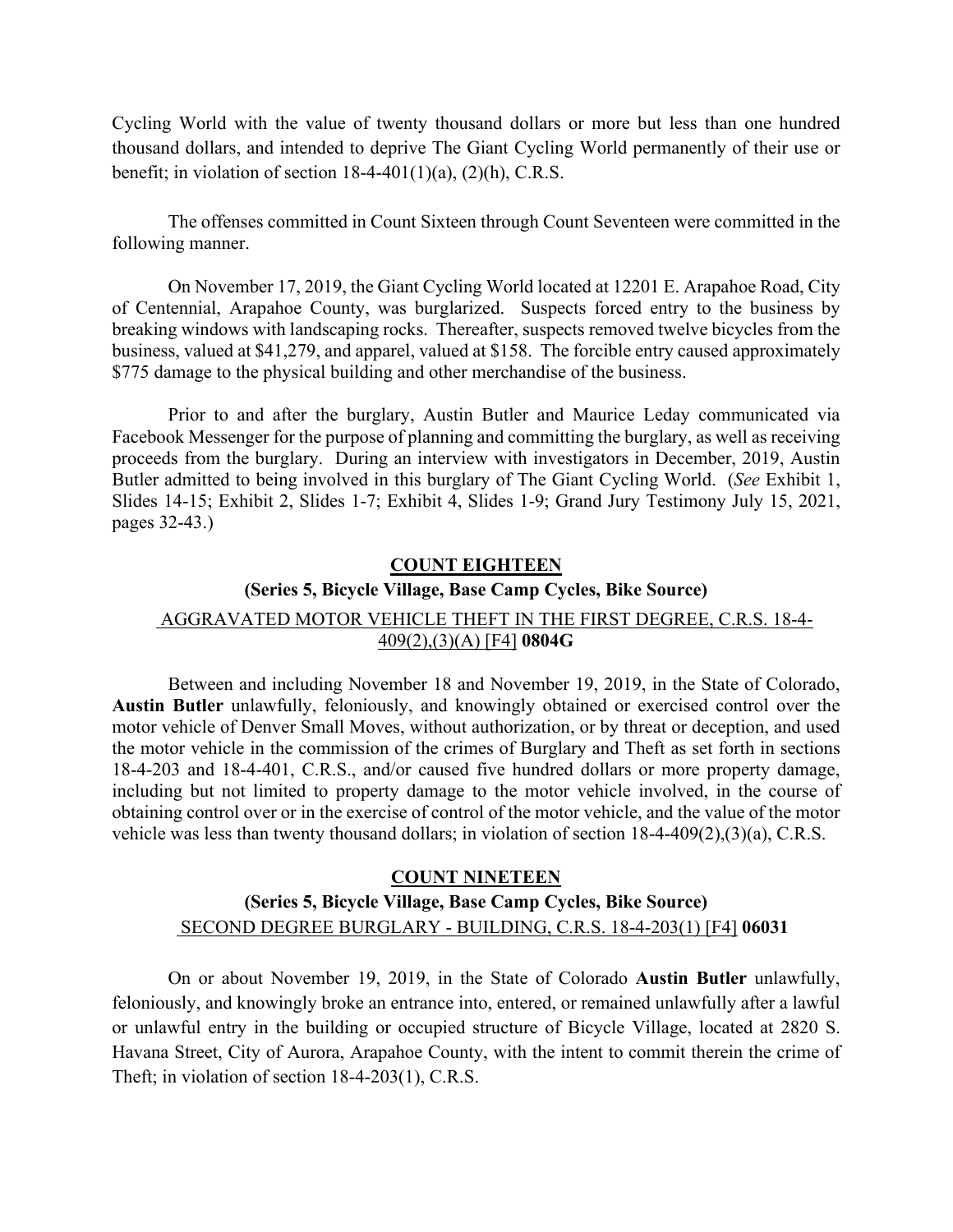#### **COUNT TWENTY**

### **(Series 5, Bicycle Village, Base Camp Cycles, Bike Source)** CRIMINAL MISCHIEF - \$1,000 - \$5,000, C.R.S. 18-4-501(1),(4)(D) [F6] **0901J**

On or about November 19, 2019, in the State of Colorado, **Austin Butler**, in the course of a single criminal episode, unlawfully, feloniously, and knowingly damaged the real or personal property of Bicycle Village, the aggregate damage being one thousand dollars or more but less than five thousand dollars; in violation of section 18-4-501(1),(4)(d), C.R.S.

# **COUNT TWENTY ONE (Series 5, Bicycle Village, Base Camp Cycles, Bike Source)** r. ATTEMPTED SECOND DEGREE BURGLARY - BUILDING, C.R.S. 18-4-203(1) [F5] **06031A**

On or about November 19, 2019, in the State of Colorado, **Austin Butler**, by engaging in conduct constituting a substantial step toward the commission of Second Degree Burglary, **Austin Butler** unlawfully, feloniously, and knowingly attempted to break an entrance into, enter, or remain unlawfully after a lawful or unlawful entry in the building or occupied structure of Base Camp Cycles, located at 1869 S. Pearl Street, City and County of Denver, with the intent to commit therein the crime of Theft; in violation of section 18-4-203(1), C.R.S. and 18-2-101, C.R.S.

## **COUNT TWENTY TWO**

## **(Series 5, Bicycle Village, Base Camp Cycles, Bike Source)** CRIMINAL MISCHIEF - \$1,000 - \$5,000, C.R.S. 18-4-501(1),(4)(D) [F6] **0901J**

On or about November 19, 2019, in the State of Colorado, **Austin Butler**, in the course of a single criminal episode, unlawfully, feloniously, and knowingly damaged the real or personal property of Base Camp Cycles, the aggregate damage being one thousand dollars or more but less than five thousand dollars; in violation of section 18-4-501(1),(4)(d), C.R.S.

# **COUNT TWENTY THREE (Series 5, Bicycle Village, Base Camp Cycles, Bike Source)** r. SECOND DEGREE BURGLARY - BUILDING, C.R.S. 18-4-203(1) [F4] **06031**

On or about November 19, 2019, in the State of Colorado **Austin Butler** unlawfully, feloniously, and knowingly broke an entrance into, entered, or remained unlawfully after a lawful or unlawful entry in the building or occupied structure of The Bike Source, located at 2690 E. County Line Road, City of Highlands Ranch, Douglas County, with the intent to commit therein the crime of Theft; in violation of section 18-4-203(1), C.R.S.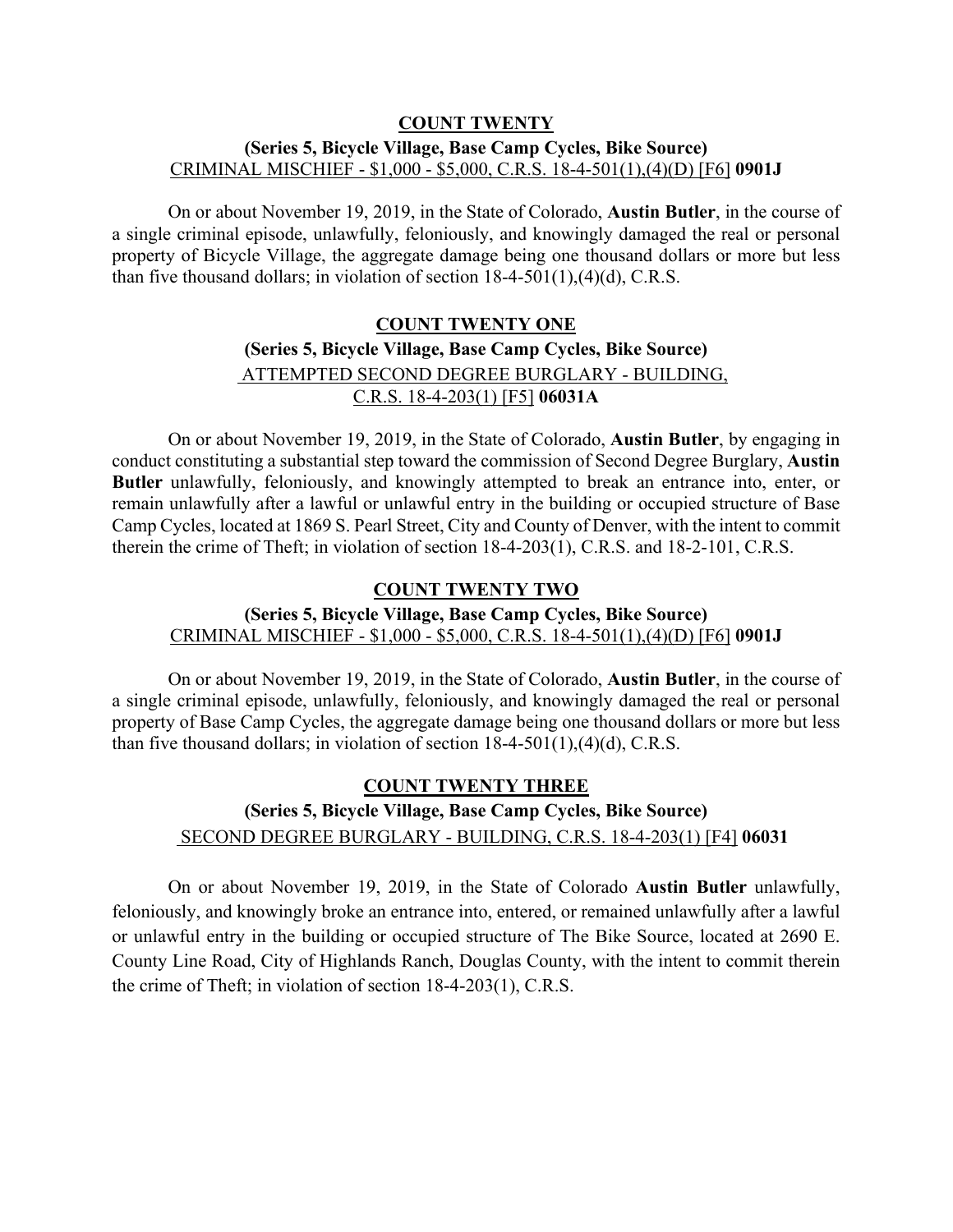## **COUNT TWENTY FOUR (Series 5, Bicycle Village, Base Camp Cycles, Bike Source)** CRIMINAL MISCHIEF - \$1,000 - \$5,000, C.R.S. 18-4-501(1),(4)(D) [F6] **0901J**

On or about November 19, 2019, in the State of Colorado, **Austin Butler**, in the course of a single criminal episode, unlawfully, feloniously, and knowingly damaged the real or personal property of The Bike Source, the aggregate damage being one thousand dollars or more but less than five thousand dollars; in violation of section  $18-4-501(1)$ ,  $(4)(d)$ , C.R.S.

## **COUNT TWENTY FIVE (Series 5, Bicycle Village, Base Camp Cycles, Bike Source)** THEFT - \$20,000 - \$100,000, C.R.S. 18-4-401(1),(2)(H) [F4] **08A15**

On or about November 19, 2019, in the State of Colorado **Austin Butler** unlawfully, feloniously, and knowingly, without authorization or by threat or deception, obtained, retained, or exercised control over; or knowing or believing it to have been stolen, received, loaned money by pawn or pledge on, or disposed of, a thing of value, namely: bicycles of Bicycle Village and The Bike Source with the value of twenty thousand dollars or more but less than one hundred thousand dollars, and intended to deprive The Giant Cycling World permanently of their use or benefit; in violation of section  $18-4-401(1)(a)$ ,  $(2)(h)$ , C.R.S.

The offenses committed in Count Eighteen through Count Twenty Five were committed in the following manner.

Between and including November 18 and November 19, 2019, suspects stole a yellow 2000 Ford box truck, Colorado license plate 681 VVD, VIN 1FDWE35LOYHA57629, valued at \$1,774, belonging to Denver Small Moves. At the time of the theft, the yellow box truck was located at 5341 Federal Boulevard in Adams County.

Following the motor vehicle theft, on November 19, 2019, surveillance video captured the Denver Small Moves yellow box truck involved in a burglary of Bicycle Village, located at 2820 Havana Street, City of Aurora, Arapahoe County. On that date, suspects forced entry into Bicycle Village by breaking a window of that business with a rock, causing approximately \$2,000 worth of damage to the business. Thereafter, suspects removed three bicycles from the business, valued at \$1,678.98.

On that same date, surveillance video captured the Denver Small Moves yellow truck involved in an attempted burglary of Base Camp Cycles located at 1869 Pearl Street, City and County of Denver. Suspects used the Denver Small Moves yellow truck to attempt to gain entry into that business by ramming the truck into the front gate/door/window and roof of that business, causing between \$3,000 and \$5,000 worth damage to the structure of that business. Ultimately, the suspects were unable to gain entry into Base Camp Cycles.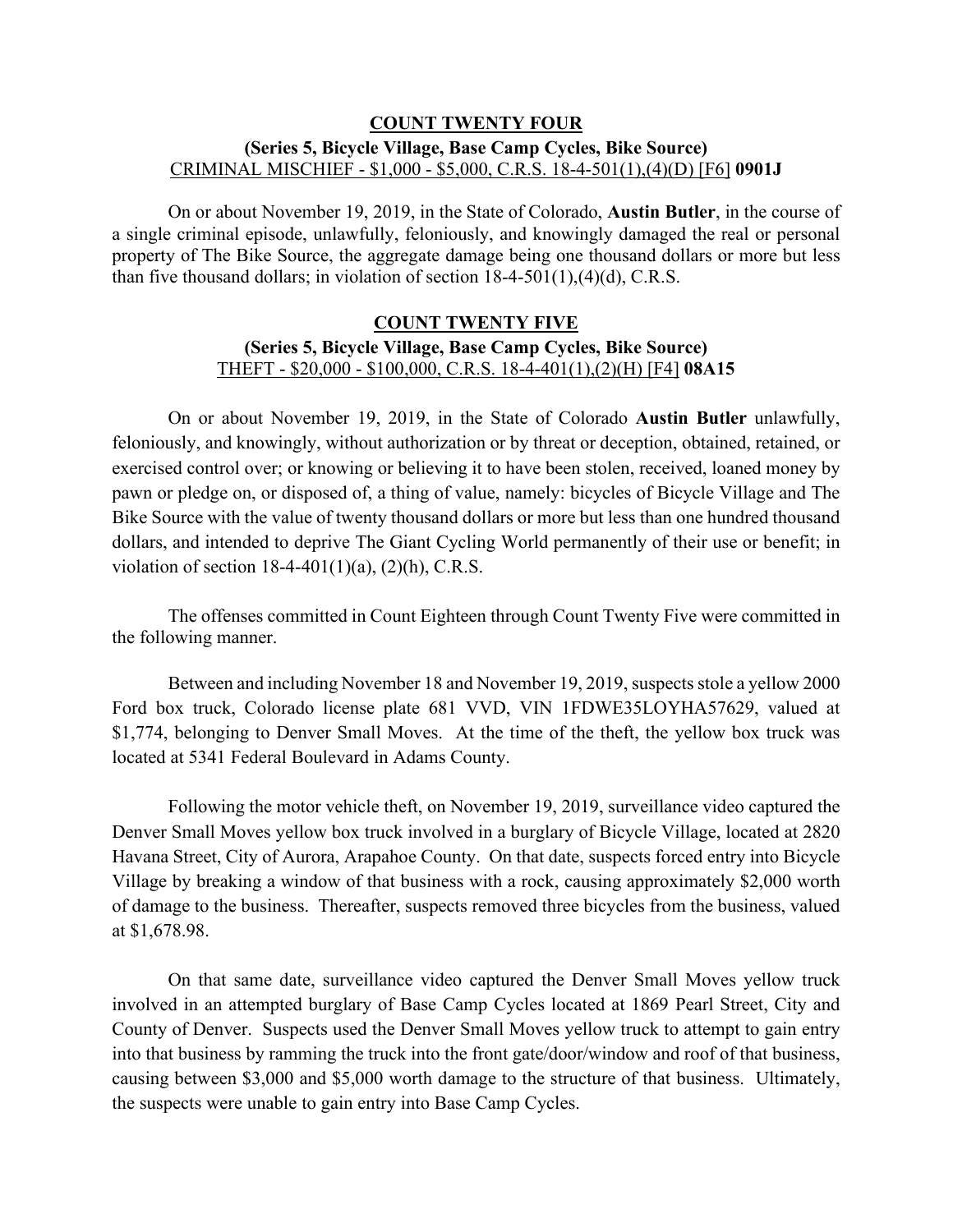On that same date, surveillance video captured the Denver Small Moves yellow truck involved in a burglary of Bike Source, located at 2690 E. County Line Road, City of Highlands Ranch, Douglas County. Suspects again forced entry into Bike Source by breaking a window with rocks, causing approximately \$5,019 worth of damage to the physical structure and merchandise inside of that business. Suspects removed seven bicycles from Bike Source, valued at \$29,878.

Later on November 19, 2019, a City of Greenwood Village Police officer observed the Denver Small Moves yellow truck loaded with bicycles in the City of Greenwood Village, Douglas County. The officer, operating a marked patrol vehicle, attempted to contact the truck by activating its overhead emergency lights and sirens. The truck failed to yield to the attempt to contact, and instead began driving erratically, including running a stop sign at the intersection of Dahlia and Eastman streets. Ultimately, the officer terminated the pursuit.

On November 20, 2019, officers recovered the Denver Small Moves yellow truck near 3320 Decatur Street, City and County of Denver. Located inside the truck at the time of recovery were two bicycles stolen from Bicycle Village and two bicycles stolen from Bike Source. At the time of recovery, the investigation also determined \$4,000 worth of damage to the Denver Small Moves yellow truck.

Investigators reviewed Facebook Messenger Messages and other communications both prior to and after the November 19, 2019 burglaries. Statements of Austin Butler, Maurice Leday, and Pedro Camarena-Ontiveros all indicate their involvement in the events of November 19, 2019. Further, during an interview with investigators in December, 2019, Austin Butler admitted to being involved in the theft of the Denver Small Moves yellow truck, as well as burglaries of the Bicycle Village and Bike Source. (*See* Exhibit 1, Slides 21-23; Exhibit 2, Slides 1-7; Exhibit 6, Slides 1- 23; Grand Jury Testimony July 15, 2021, pages 62-84.)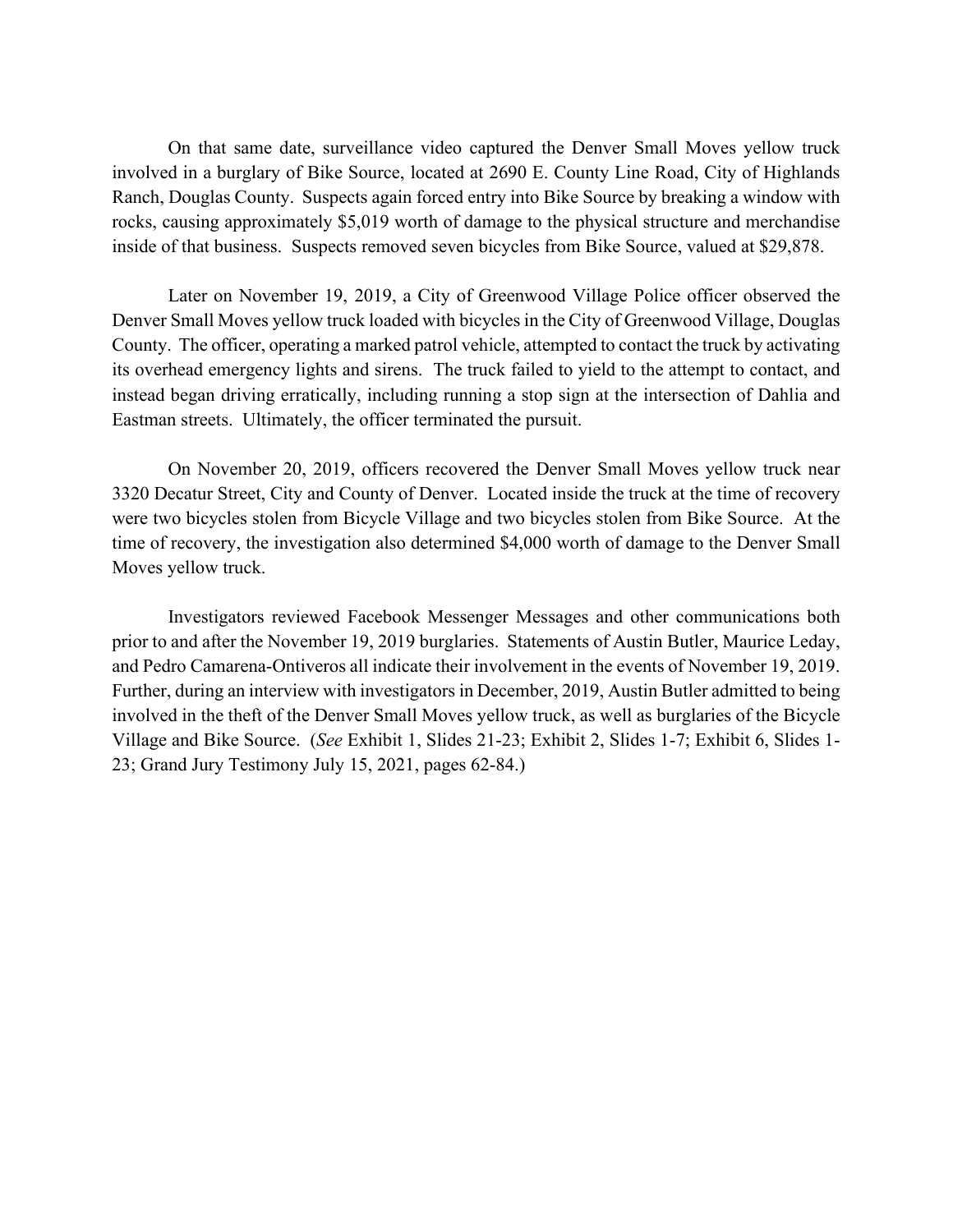PHILIP J. WEISER

Attorney General

Parah E M Elitchen

Senior Assistant Attorney General

Subscribed to before me in the City and County of Denver, State of Colorado, this  $\sqrt{\frac{S}{S}}$  day of October, 2021.

Notary Public

My commission expires